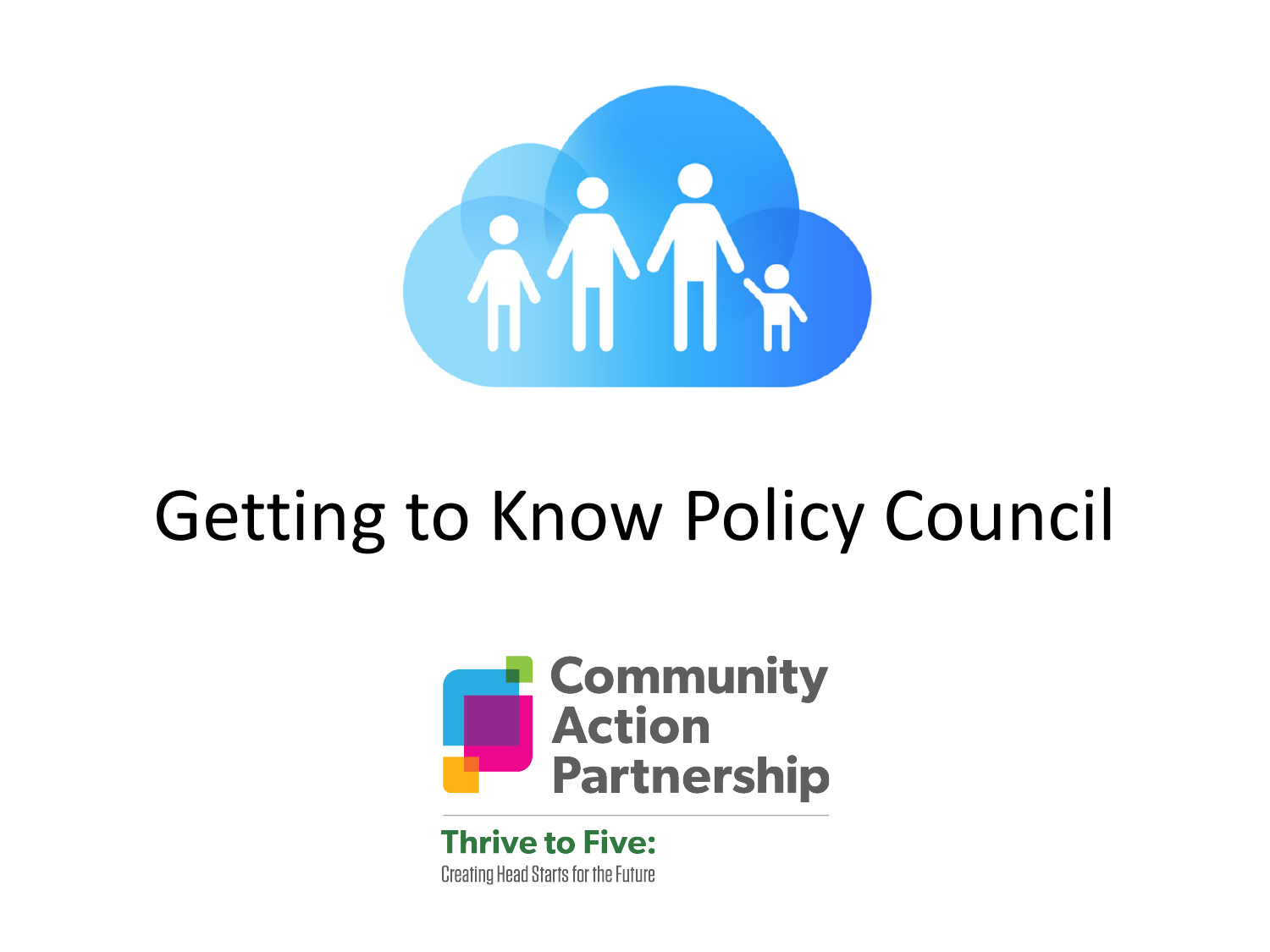# **[1301.3 Policy](https://eclkc.ohs.acf.hhs.gov/policy/head-start-act/sec-642-powers-functions-head-start-agencies) Council & [Policy Co](https://eclkc.ohs.acf.hhs.gov/policy/45-cfr-chap-xiii/_link)mmitting**

- (a) Each agency mus[t establish a](https://eclkc.ohs.acf.hhs.gov/policy/45-cfr-chap-xiii/1302-102-achieving-program-goals)nd maintain a policy council r[esponsible for the](https://eclkc.ohs.acf.hhs.gov/policy/head-start-act/sec-642-powers-functions-head-start-agencies) direction of the Head Start prog agency level.
- (b) *Composition*.

1) A program must establish a policy council in accordance with section  $642(c)(2)(B)$  of the Act, or a policy committee at the delegate level in accordance with section  $642(c)(3)$  of the Act, as early in the program possible. Parents of children currently enrolled in each program option must be proportionately represe policy council and on the policy committee at the delegate level.

2) The program must ensure members of the policy council, and of the policy committee at the delegate not have a conflict of interest pursuant to sections 642(c)(2)(C) and 642(c)(3)(B) of the Act. Staff may no the policy council or policy committee at the *delegate level* except parents who occasionally substitute as

• (c) *Duties and responsibilities*.

1) A policy council is responsible for activities specified at  $\frac{\text{section }642(c)(2)(D)}{\text{of}}$  of the Act. A policy com approve and submit to the delegate agency its decisions in each of the following areas referenced at section  $642(c)(2)(D)(i)$  through (vii) of the Act.

2) A policy council must use ongoing monitoring results, data on school readiness goals, other informat described in  $$1302.102$ , and information described in section  $642(d)(2)$  of the Act to conduct its respon

- (d) *Term*.
	- 1) A member will serve for one year.
	- 2) If the member intends to serve for another year, s/he must stand for re-election.

3) The policy council, and policy committee at the delegate level, must include in its bylaws how many on terms, not to exceed five terms, a person may serve.

4) A program must seat a successor policy council, or policy committee at the delegate level, before an policy council, or policy committee at the delegate level, may be dissolved.

(e) Reimbursement. A program must enable low-income members to participate fully in their policy council or policy committee responsibilities by providing, if necessary, reimbursements for reasonable expenses incurred by the members.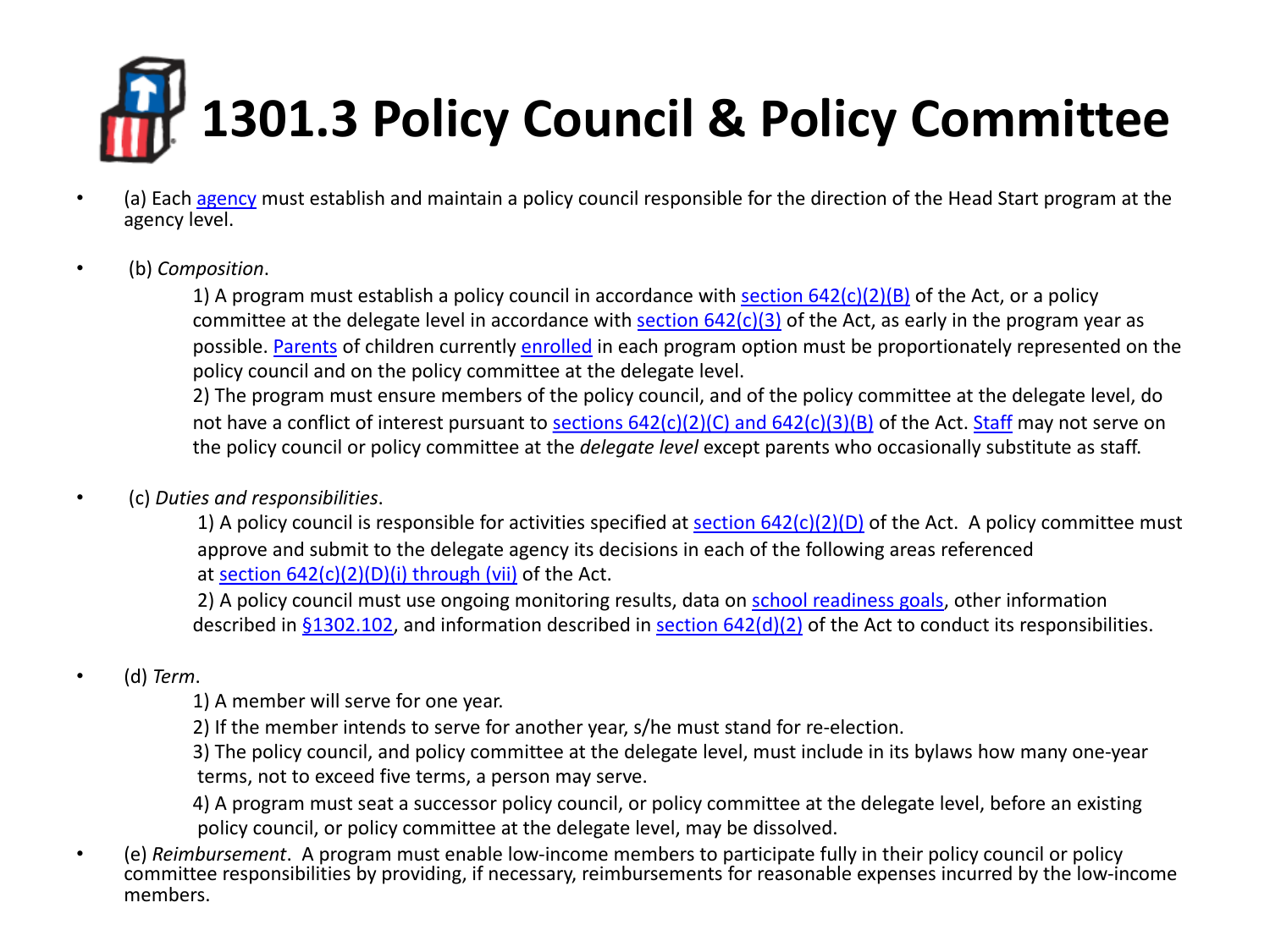### **Head Start Governance and Management Responsibilities**

### **Governing Body/Tribal Council**

Assumes Legal and Fiscal Responsibility for Head **Start and the Safeguarding of Federal Funds** 

### Adopt practices to ensure active, Select:

- Delegate agencies and the service areas for such agencies Establish:
- Procedures and criteria for recruitment, selection, and enrollment **Review:**
- All funding applications and amendments
- . Results and follow-up activities from federal monitoring

### **Review and Approve:**

- Major policies and procedures, including Self-Assessment, financial audit, and personnel policies
- Progress on implementing the HS grant, including corrective actions
- Major expenditures
- Operating budget
- Selection of auditor
- Actions to correct audit findings

### **Receive and Use:**

• Annual, monthly, and periodic reports\*

### **Provide Legal Oversight:**

- · Ensure compliance with federal laws and state, tribal, and local
- 
- 
- 
- 
- evaluate the Head Start program

**Management Staff Assumes Operating Responsibility for Head Start Day-to-Day Functions** 

### **Take action:**

- Implement policies
- Develop procedures
- Provide T/TA to governing body and Policy Council
- Supervise staff
- Monitor compliance
- Generate and use annual,
- monthly, and periodic reports\*
- Share reports with Policy Council and governing body\*

### **Head Start**

independent and informed

• Governing body bylaws

collecting information

and complaints

**Council members** 

• Advisory committees

• Procedures for accessing and

• Written standards of conduct, including conflicts of interest

• Procedures for selecting Policy

governance:

- Director and
- Establish impasse

### Approve and submit to the governing body decisions regarding:

**Policy Council** 

**Assumes Responsibility** 

for Head Start Program

**Direction** 

- Activities for parent involvement/engagement
- Program recruitment, selection, and enrollment priorities
- Funding applications/amendments
- Budget planning, including reimbursement and participation in Policy Council activities
- Policy Council bylaws
- Head Start program personnel policies and decisions, including criteria for employment and dismissal of program staff
- Policy Council election procedures
- Recommendations on delegates/service areas
- 
- . Annual, monthly, and periodic reports\*

- 
- -
	-
	-
- **Receive and Use:**
- 

procedures

**Take Action:** • Hire/terminate

- other lead staff
- 



laws



- Provide Leadership
- and Strategic Direction:
- · Focus on Self-Assessment
- Develop, plan, and

April 22, 2014

THE NATIONAL CENTER ON Program Management and Fiscal Operations

\*Reports that are generated and used by management, then shared with and used by Policy **Council and governing** body:

- HHS secretary communication
- Financial statements
- Program information summaries
- Enrollment
- USDA
- Financial audit
- Self-Assessment
- Community assessment
- $\cdot$  PIR

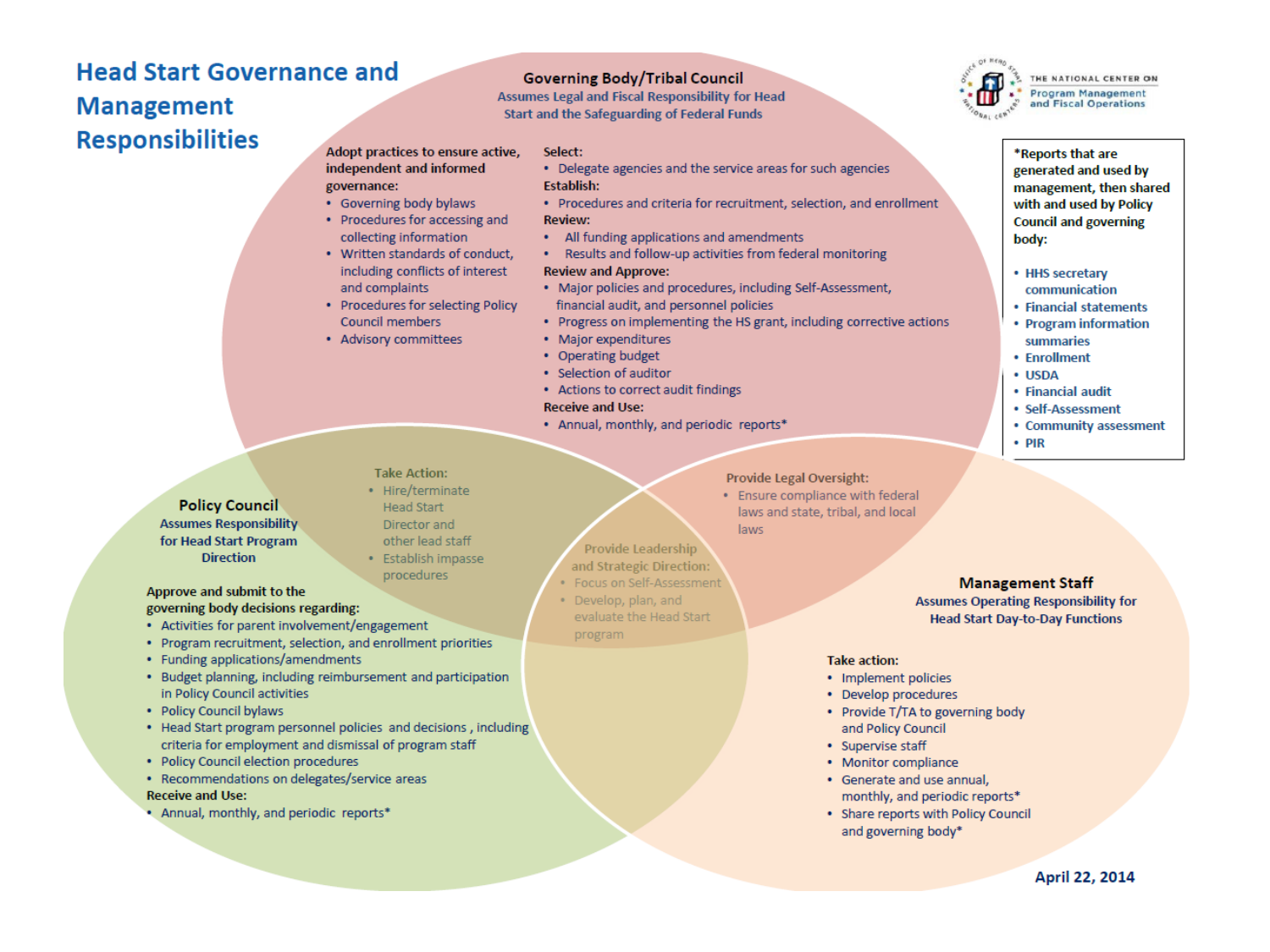

### Head Start Program Performance Standards

| Part 1301-Program<br><b>Governance</b><br><b>Governing body</b><br>$\bullet$<br><b>Policy council and policy</b><br>$\bullet$<br>committee<br><b>Parent committees</b><br>$\bullet$ .<br><b>Training</b><br>$\bullet$<br><b>Impasse procedures</b><br>$\bullet$ | Part 1302-Program<br><b>Operations</b><br><b>ERSEA</b><br>$\bullet$<br><b>Program structure</b><br>$\bullet$<br><b>Education services</b><br>$\bullet$<br><b>Health services</b><br>$\bullet$<br><b>Family services</b><br>$\bullet$ |
|-----------------------------------------------------------------------------------------------------------------------------------------------------------------------------------------------------------------------------------------------------------------|--------------------------------------------------------------------------------------------------------------------------------------------------------------------------------------------------------------------------------------|
| Part 1303-Financial and<br><b>Administrative Requirements</b><br>Finance<br>Administration<br>Transportation<br>$\bullet$<br><b>Facilities</b><br>$\bullet$<br>Privacy of children's<br>$\bullet$<br>records                                                    | Part 1304 – Federal<br><b>Administrative Procedures</b><br>Monitoring<br><b>Designation renewal</b><br>Competition                                                                                                                   |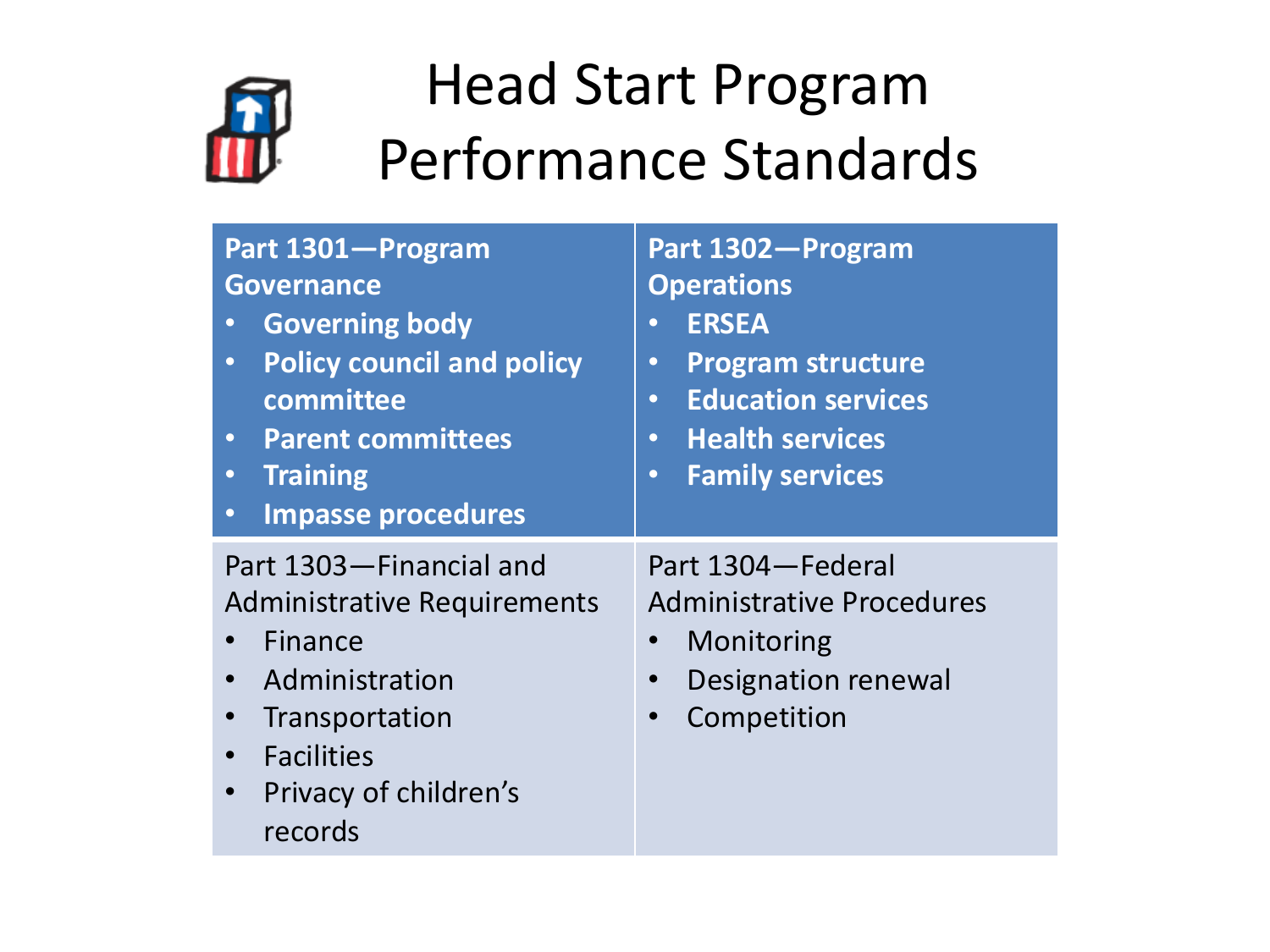# Things that will guide our work…



- Board officers are parents from the program
- Roberts Rule of Order for meetings
- Approved By-laws
- 20-21 Meeting Schedule (virtual)

September 15th: October 20th: November 17th: December 15th: January 19th: February 16th: March 16th: April 20th: May 18th: June 15th: July & Aug: no meeting

- 30 minutes on formal business
- 60 min on committee work